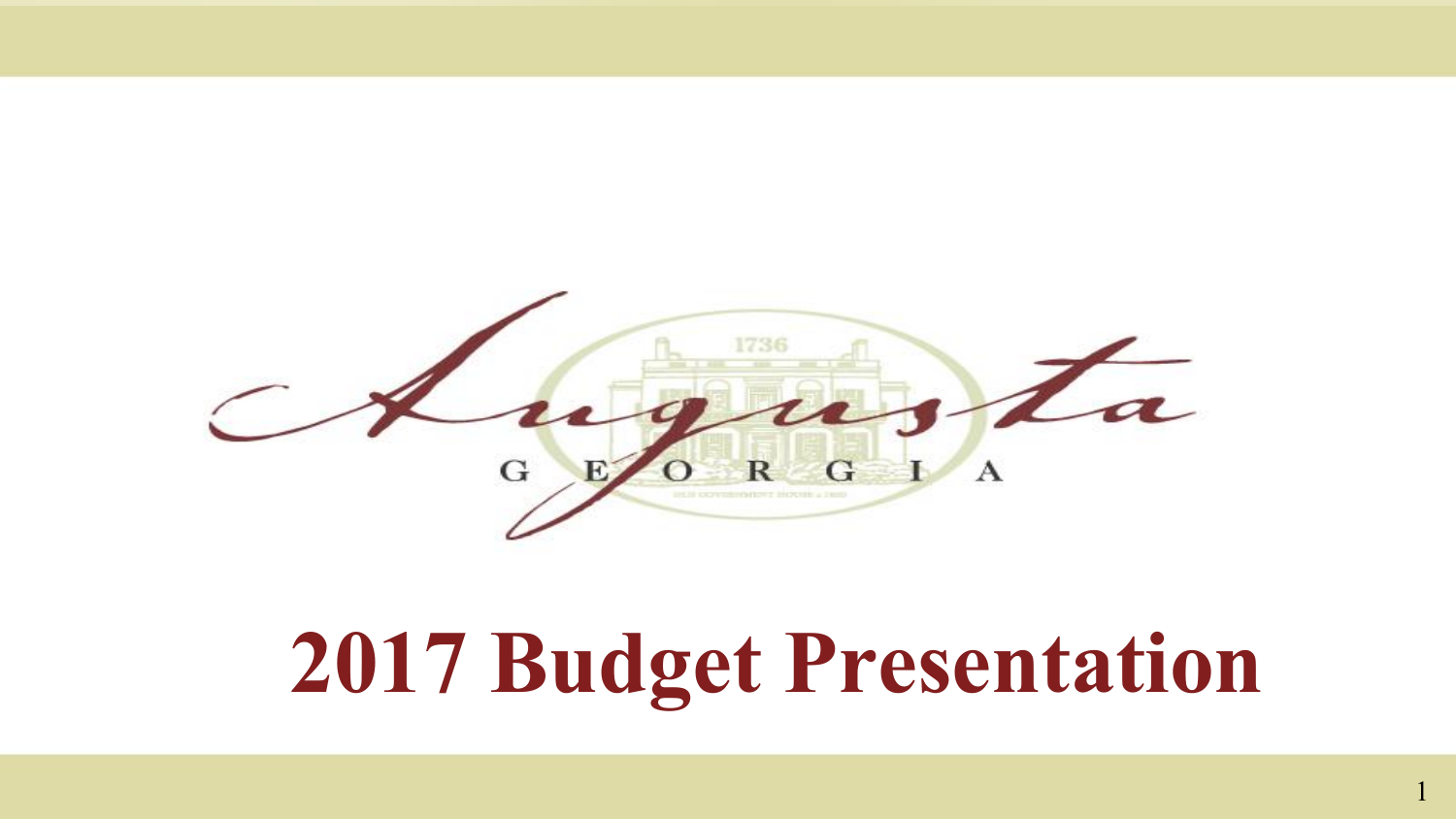# **2016 Overview**

- The consolidated government is comprised of over 30 functional areas organized in the broad categories of General Government, Public Safety and Judicial
- Total authorized positions for 2016 ---- 2819
- Adopted budget all funds for 2016 ---- \$908,775,088

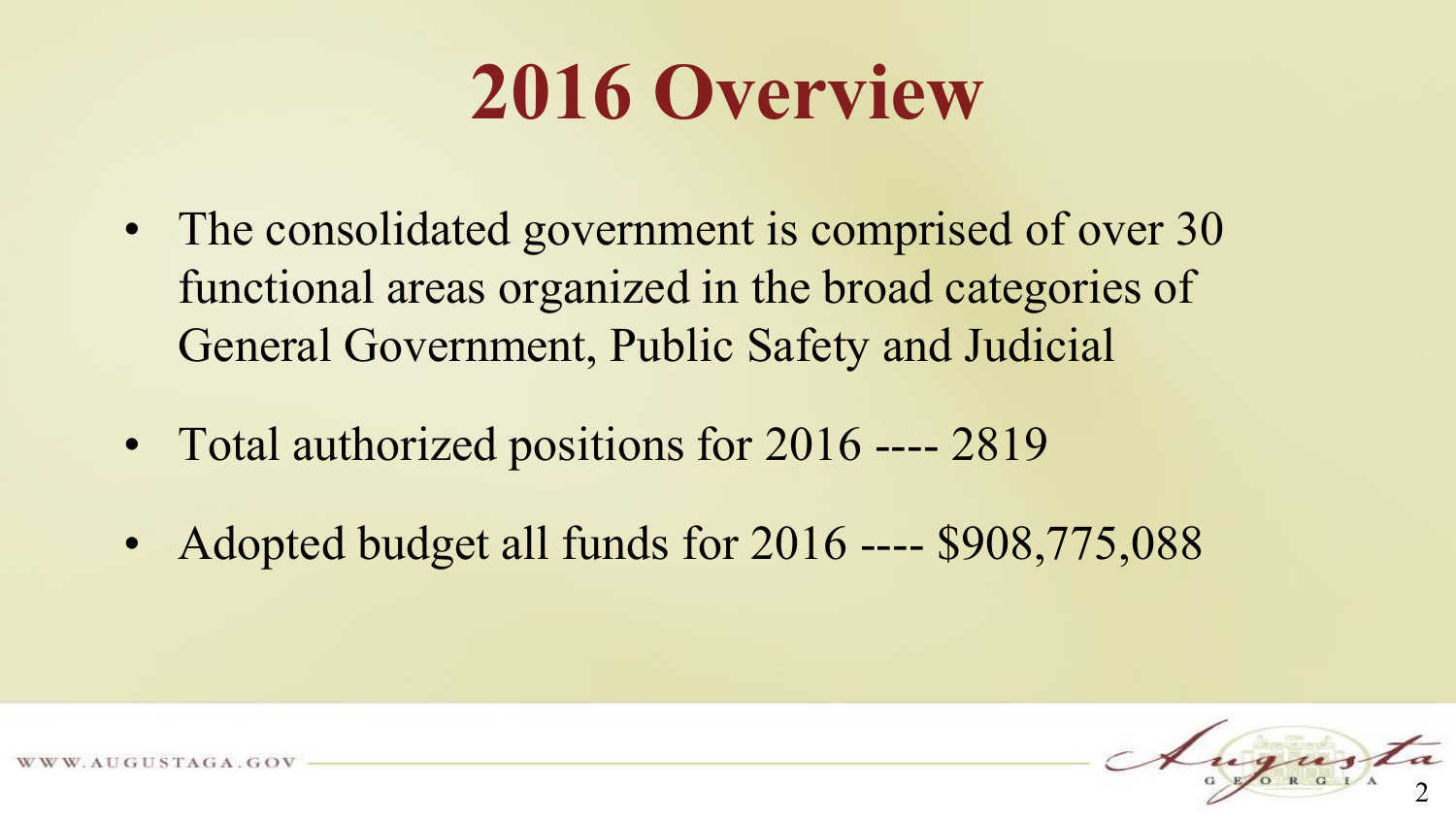# **2017 Overview**

• The consolidated government is comprised of over 30 functional areas organized in the broad categories of General Government, Public Safety and Judicial

- Total proposed positions for 2017 ---- 2842
- Adopted budget all funds for 2017 ---- \$789,642,480

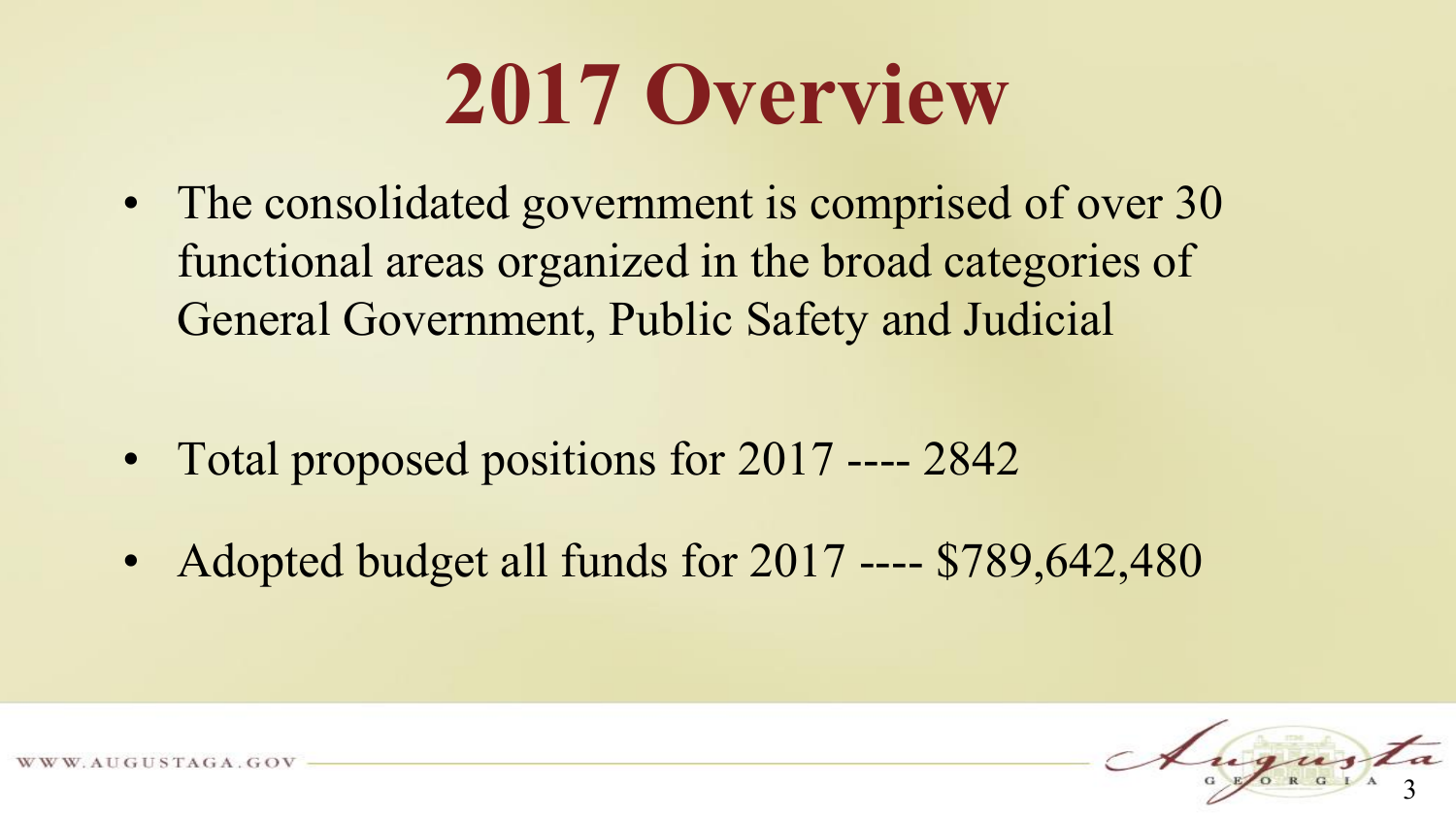#### **General Fund: \$153,732,920**

#### **Expenditures by Function**



General Governmental - 29.3 Million Judicial - 20.8 Million Public Safety -63.82 Million Public Works - 5.5 Million Health & Welfare - 2.1 Million Culture-Recreation 14.5 Million Housing & Development - 1.6 Million Non-Departmental - (1.2 Million) Operating Transfers Out -17.4 Million

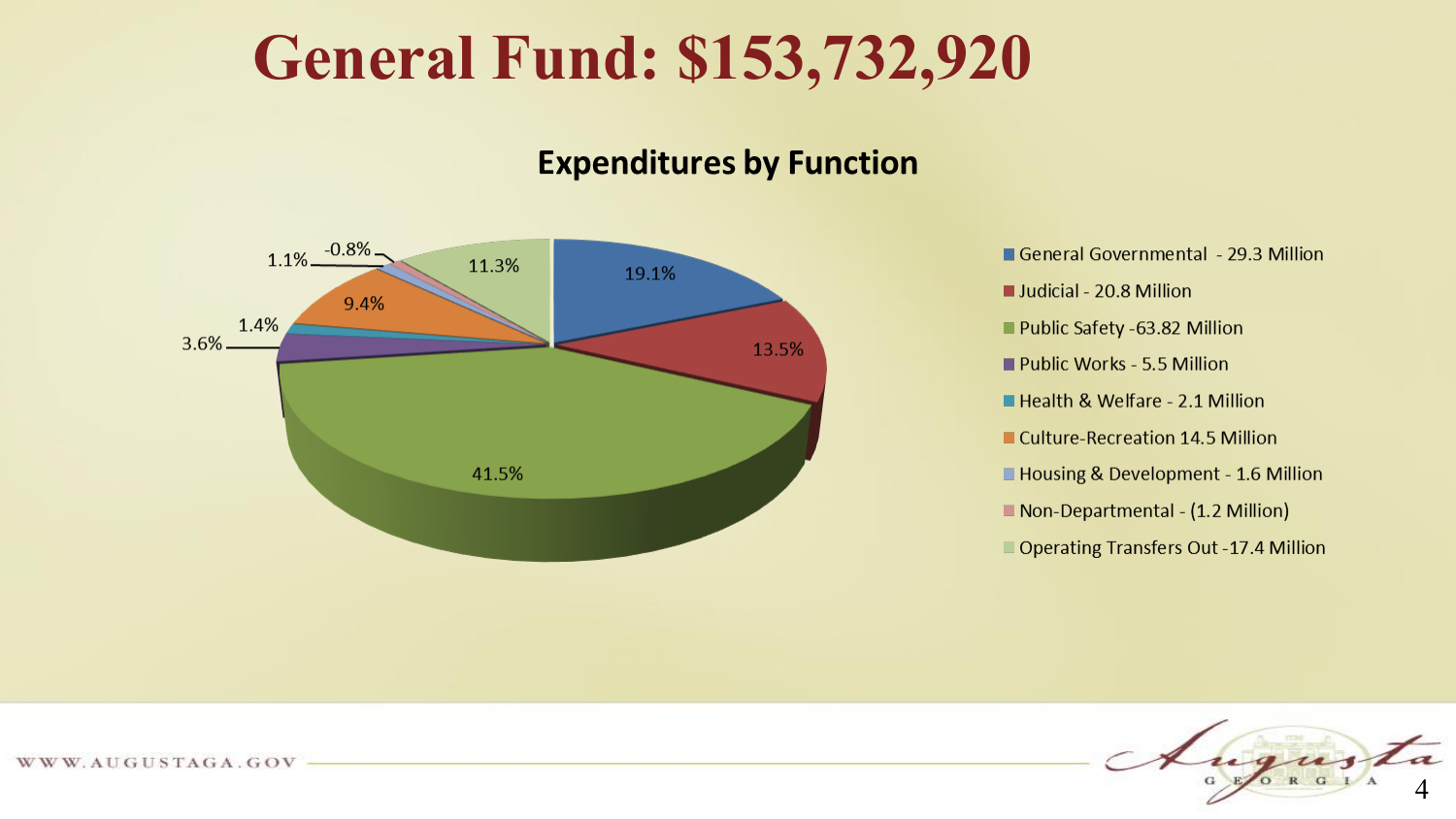#### **General Fund: \$153,732,920**

#### **Expenditure by Reporting Area**



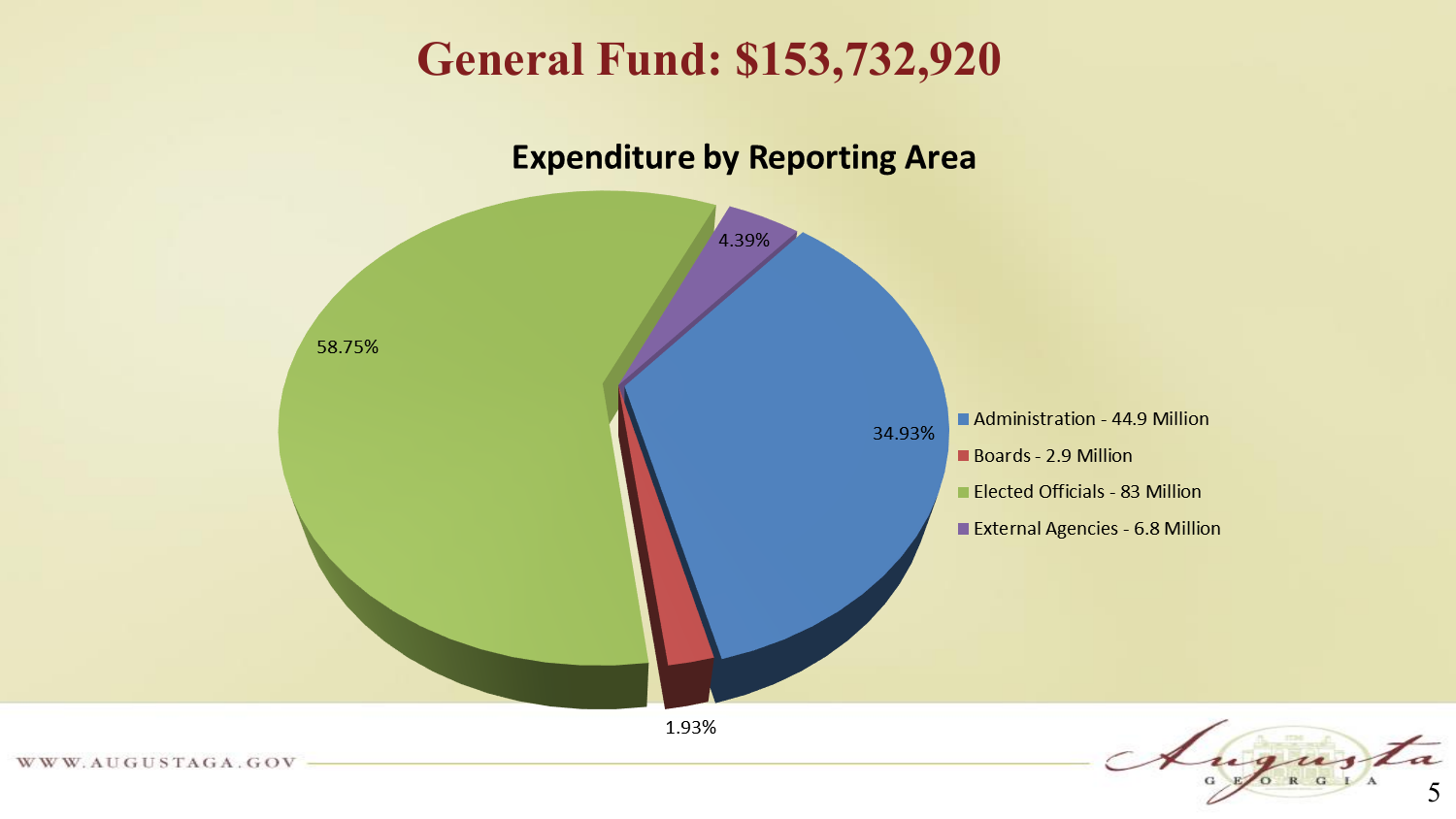#### **General Fund: \$153,732,920**

#### **Expenditure by Category**



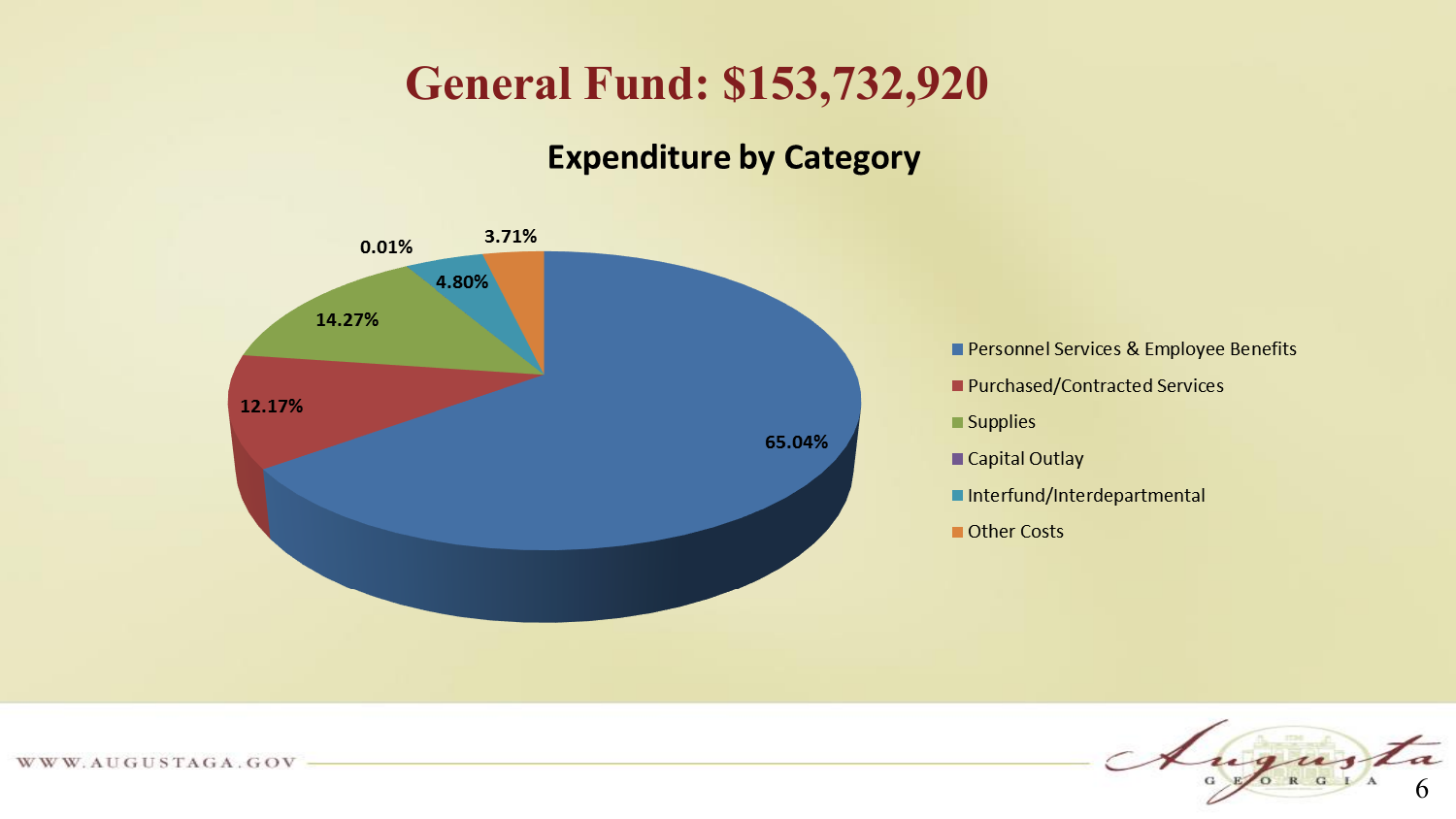#### **2017 Budget Assumptions and Highlights**

- \$850,000 growth in property tax
- \$1.4M decrease in LOST
- \$630K decrease in electric franchise fee
- Must account for 2% COLA one full year
- Budget at full employment and anticipate lapsed salaries at historical levels

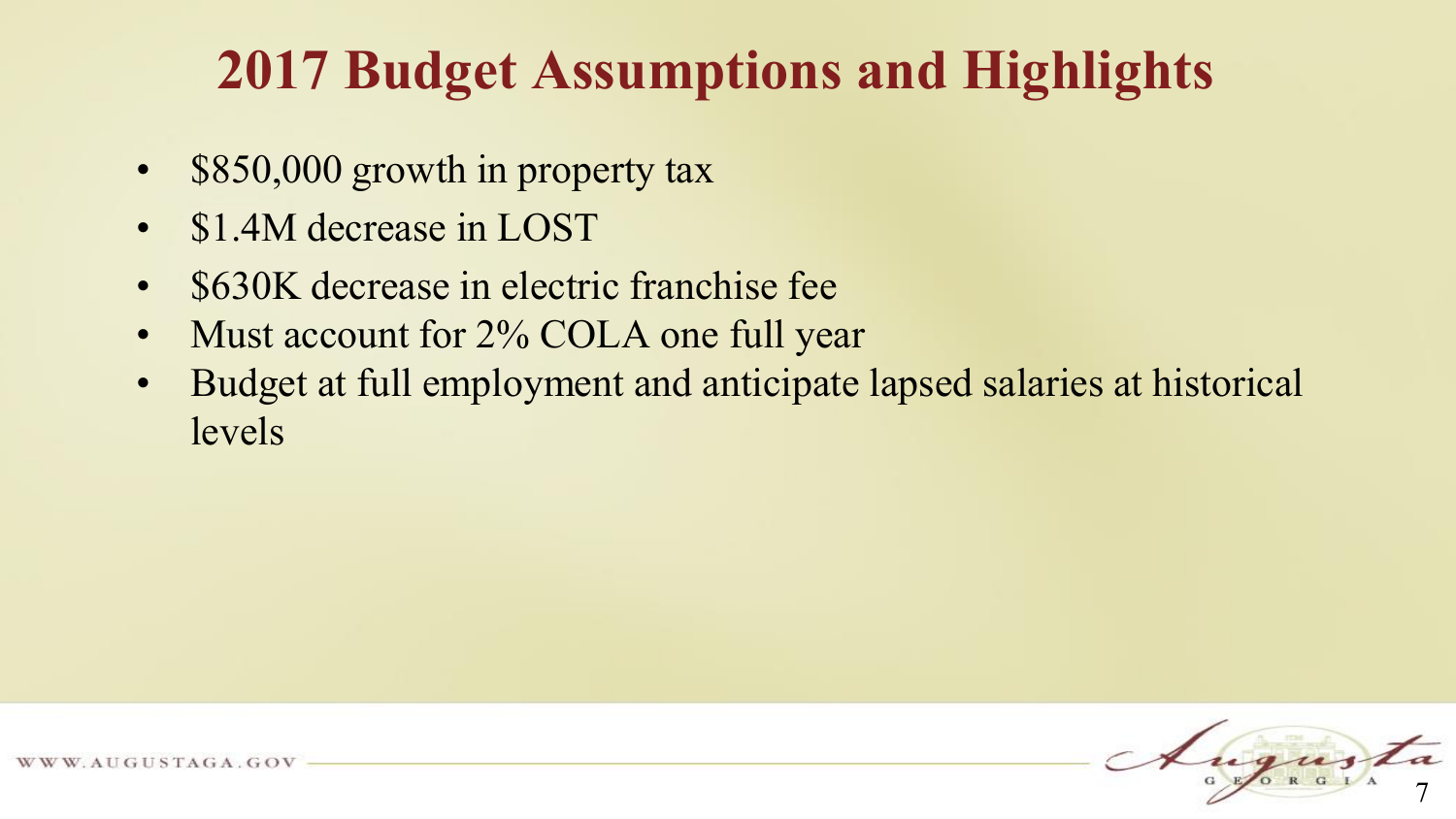## **2017 Budget Assumptions and Highlights**

- Augusta absorbs projected increase in health care costs for employees and retirees
	- Approximately \$3M increase
	- 10% increase in premiums to employee who do not comply with Wellness Program

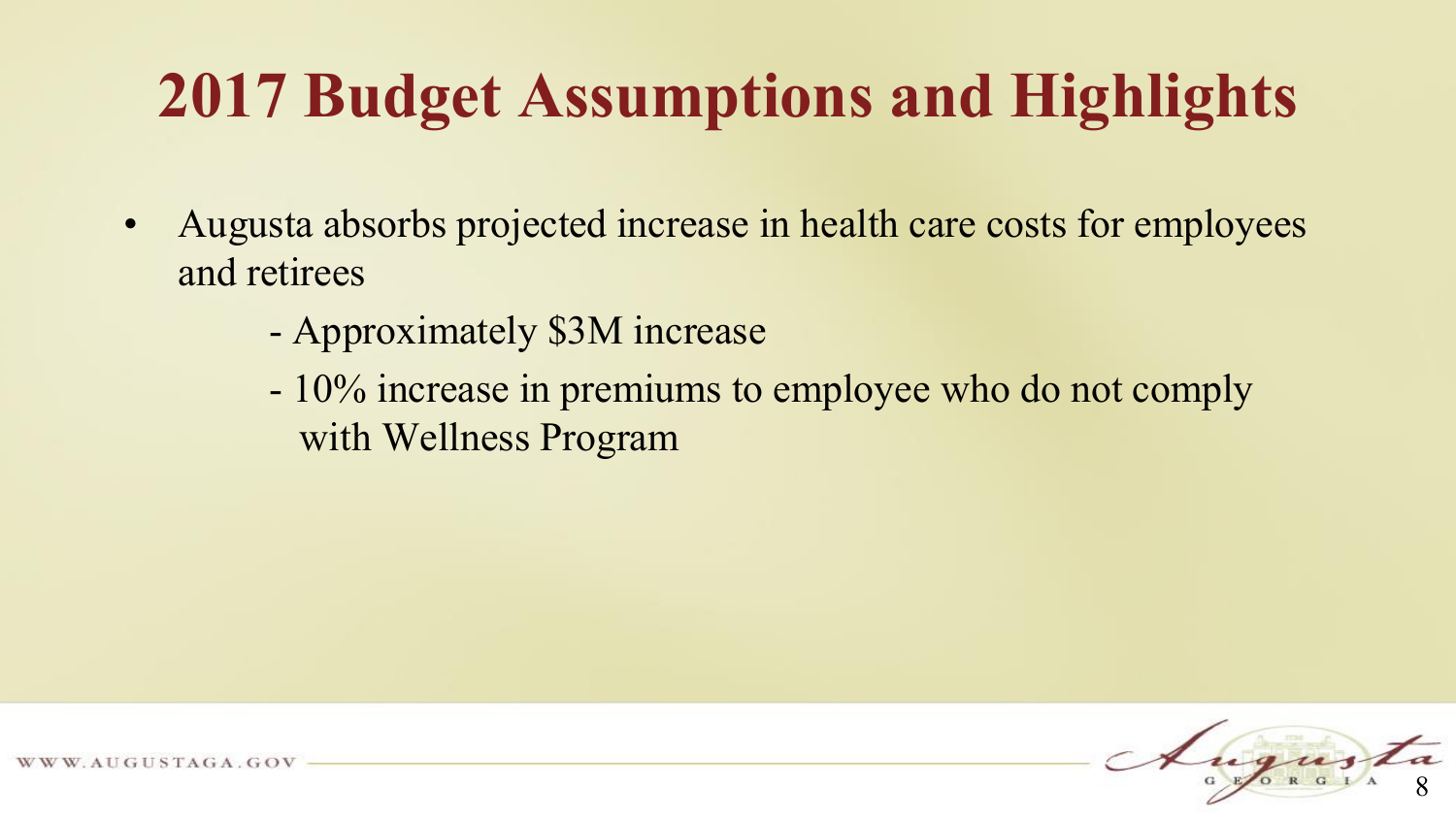## **When budget requests exceed revenues by \$10,000,000**

To get to a balanced budget, the choices are:

- Increase Current Revenue
- Decrease Expenditures
- Reallocate Existing Resources
- Use Fund Balance
- Combination of Above



UGUSTAGA.GOV.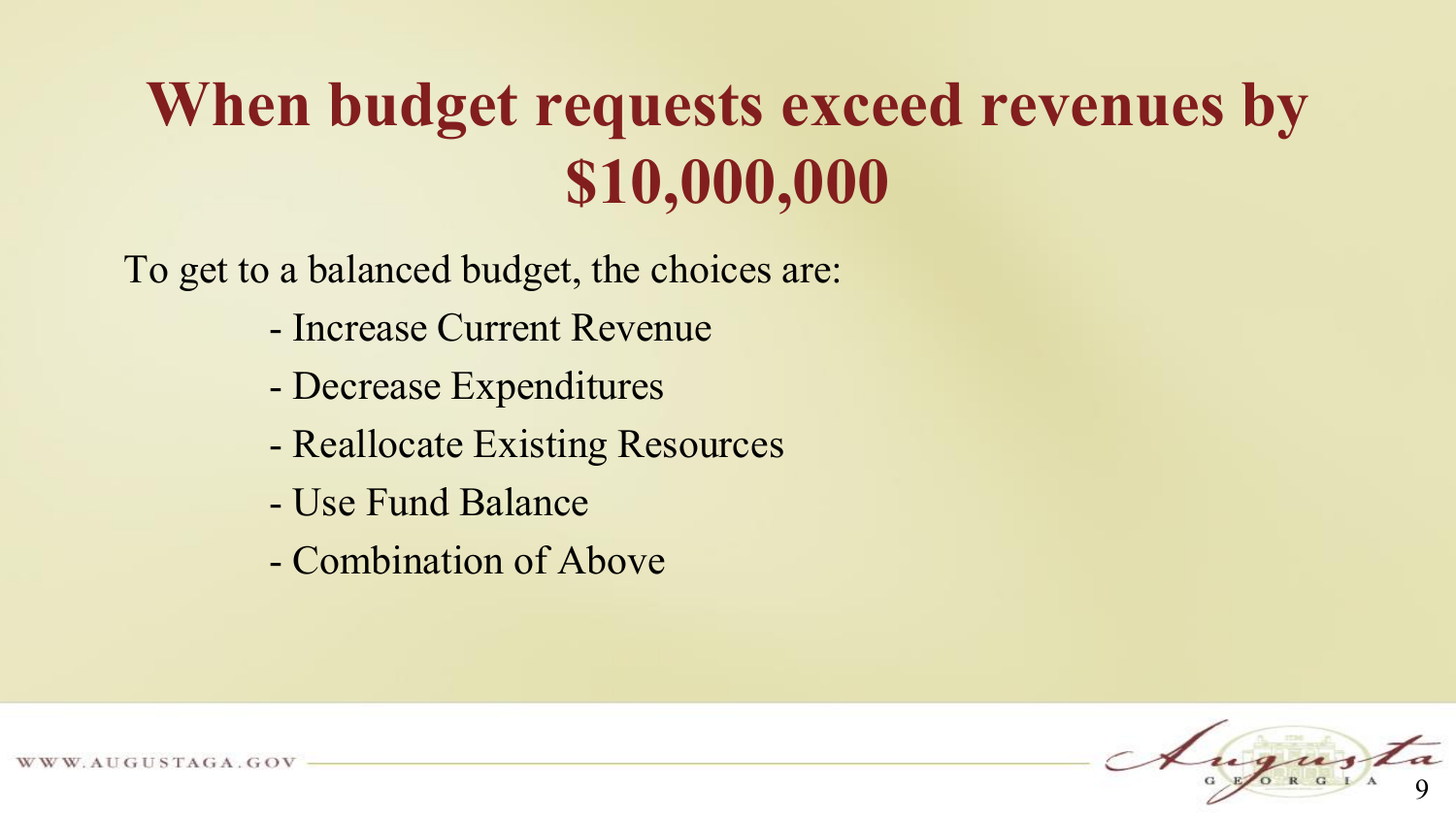### **2017 Budget Assumptions and Highlights**

- No increase in taxes
- All current programs and services funded
- Proposed new fees for occupational tax, alcohol license, re-inspection fee, demolition fee, past due collection fees for occupational tax
- Funded no new programs
- Cut \$750K from departments from current service levels
- Cut Fleet by 5%
- Cut Non-Governmental Organizations by \$320K

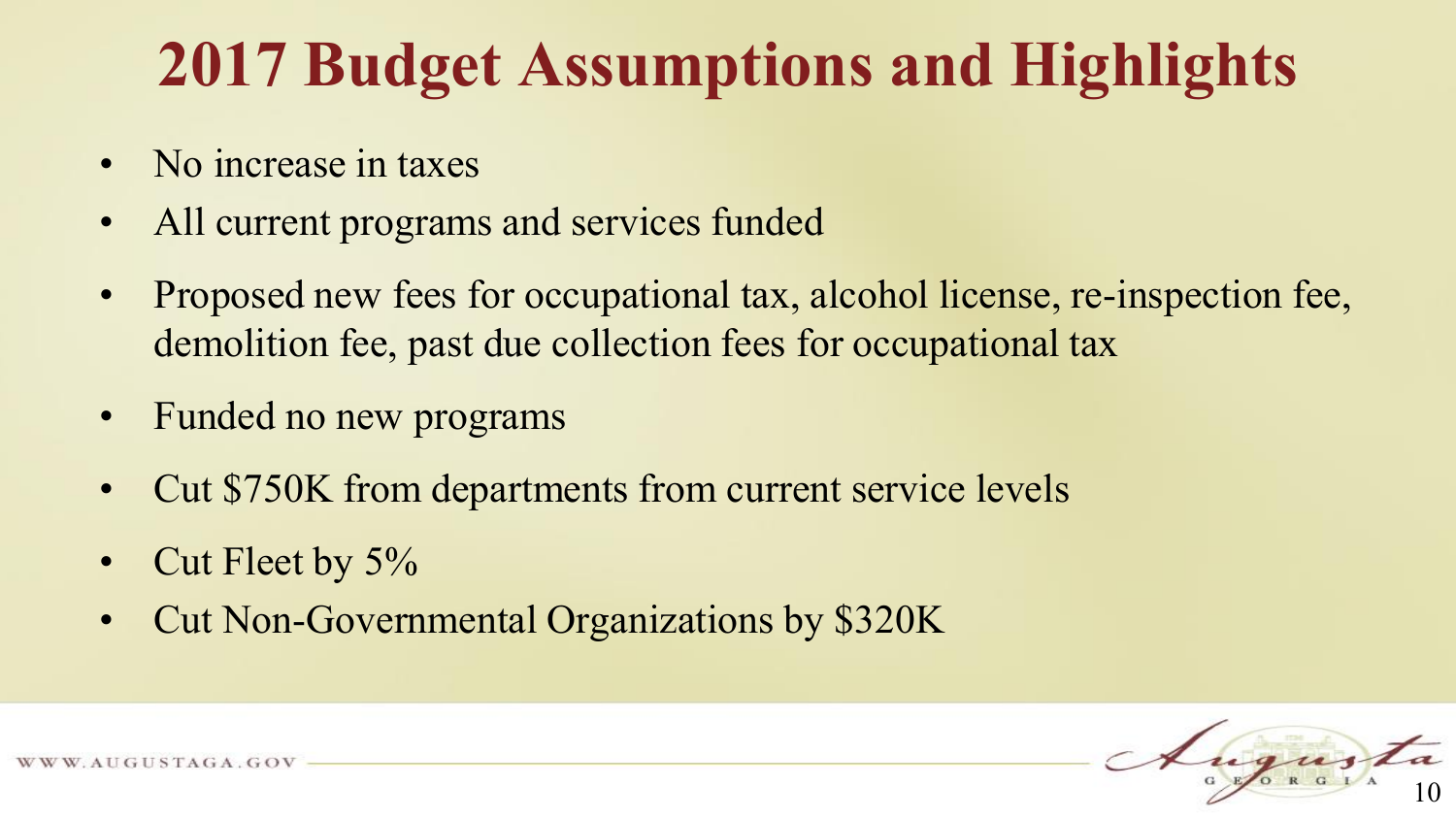## **2017 Budget Highlights**

- Additional personnel to increase effectiveness for enterprise funds:
	- Augusta Regional Airport (in house janitorial services)
	- Utilities Department (Fort Gordon contract)
	- Central Services Department (to maintain new buildings)
- Cut fund for BC/BS inmate insurance program by \$400K
- Cut pharmacy cost by \$750K, citywide
- Cut ambulance contract by \$700K

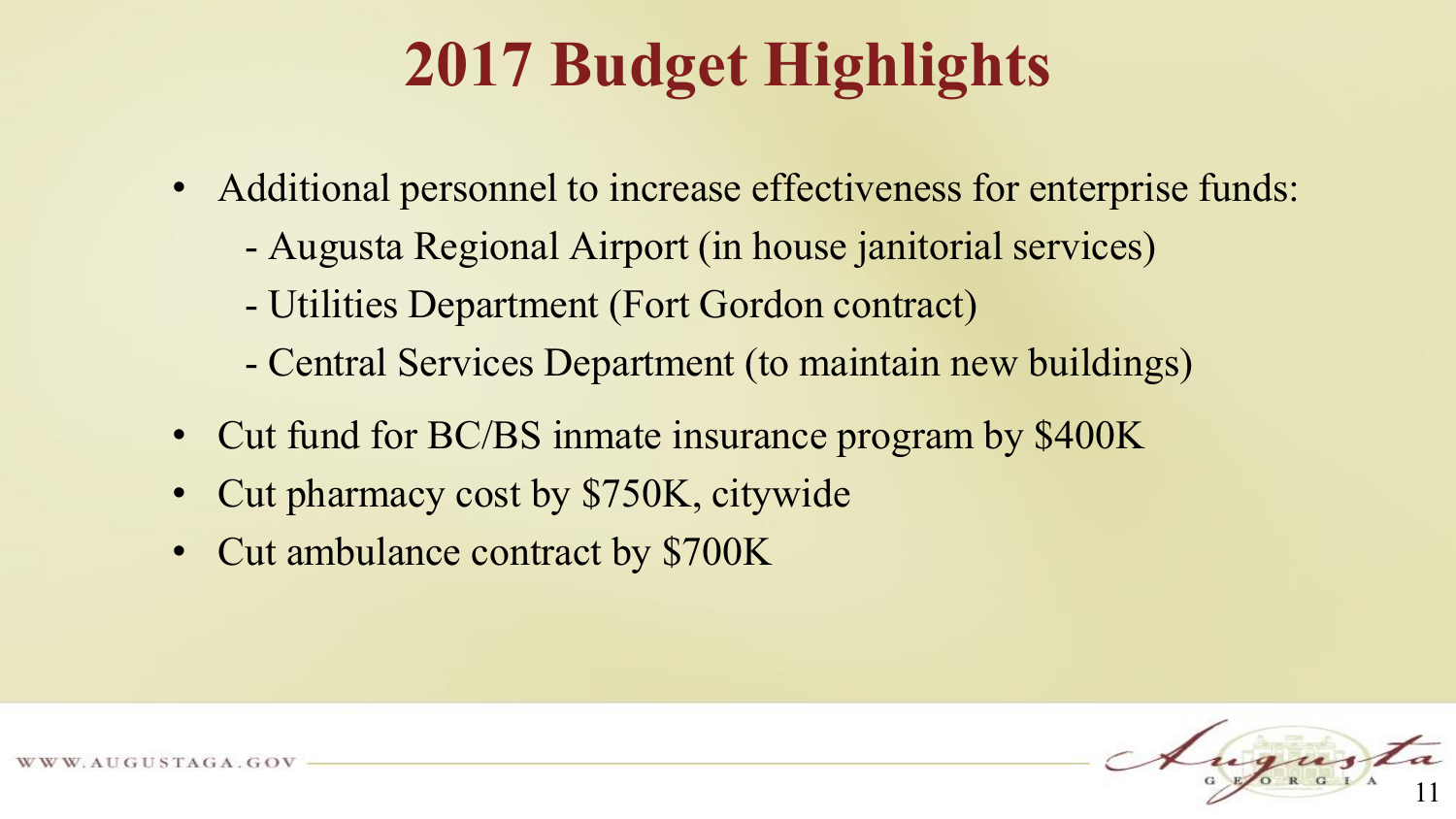#### **Success of Last Year's Initiatives**

- Movement of Worker's Comp back to Finance. Department is taking an aggressive approach to curbing cost, however, we will spend more now to save in the long run.
- Creation of Central Service Department. Strategic oversight of real estate; moving away from lease arrangements to space we own.

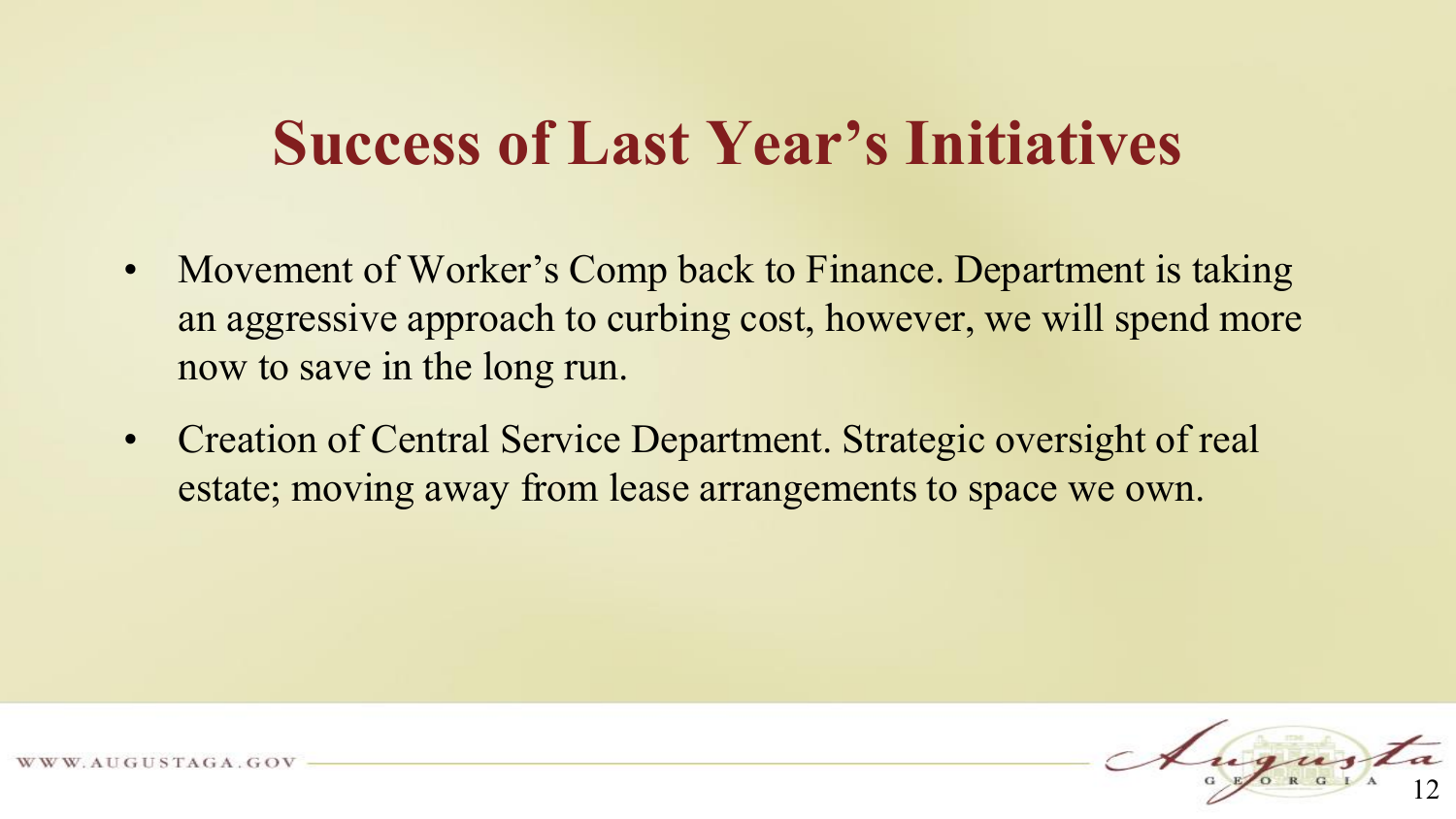### **Lingering Issues We Face**

- Right-sizing/Smart approach Transit, using data to guide us
- Funding street lights adequately by developing new rate structure
- Managing health care costs for our workforce. Promoting wellness is imperative, as is getting more favorable terms with providers
- Urban Service District does not generate sufficient revenue - HCD
	- Street lights
- Insufficient 911 fees

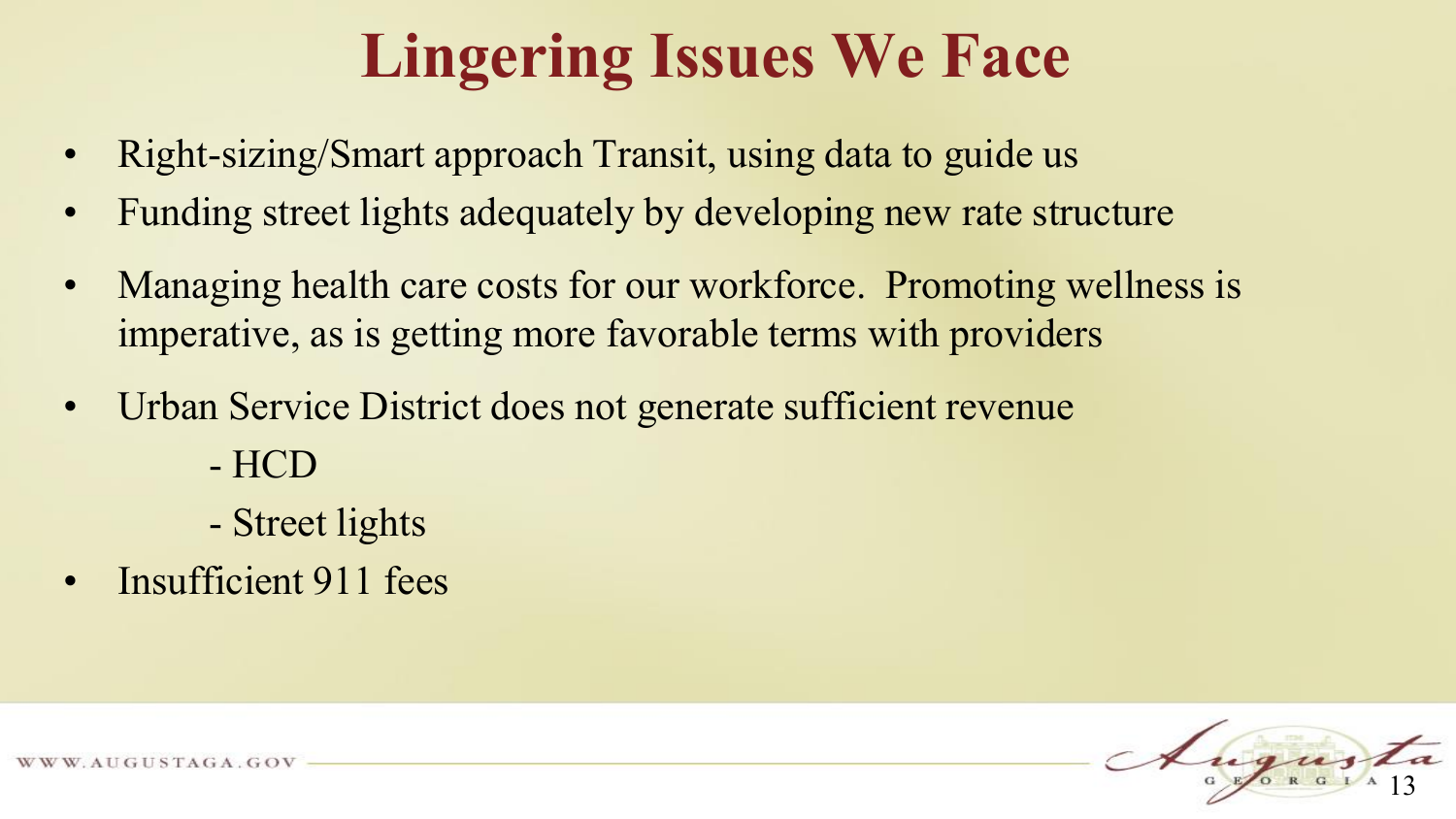### **Future Initiatives to Cut Costs and Generate Revenue**

- Challenge Departments to THINK, JUSTIFY, SHARE, MANAGE
	- Asked departments for proposals
	- Will require justifications to fill all vacant positions
- Consider what is working and what isn't
	- Traditional versus Non-traditional economic development

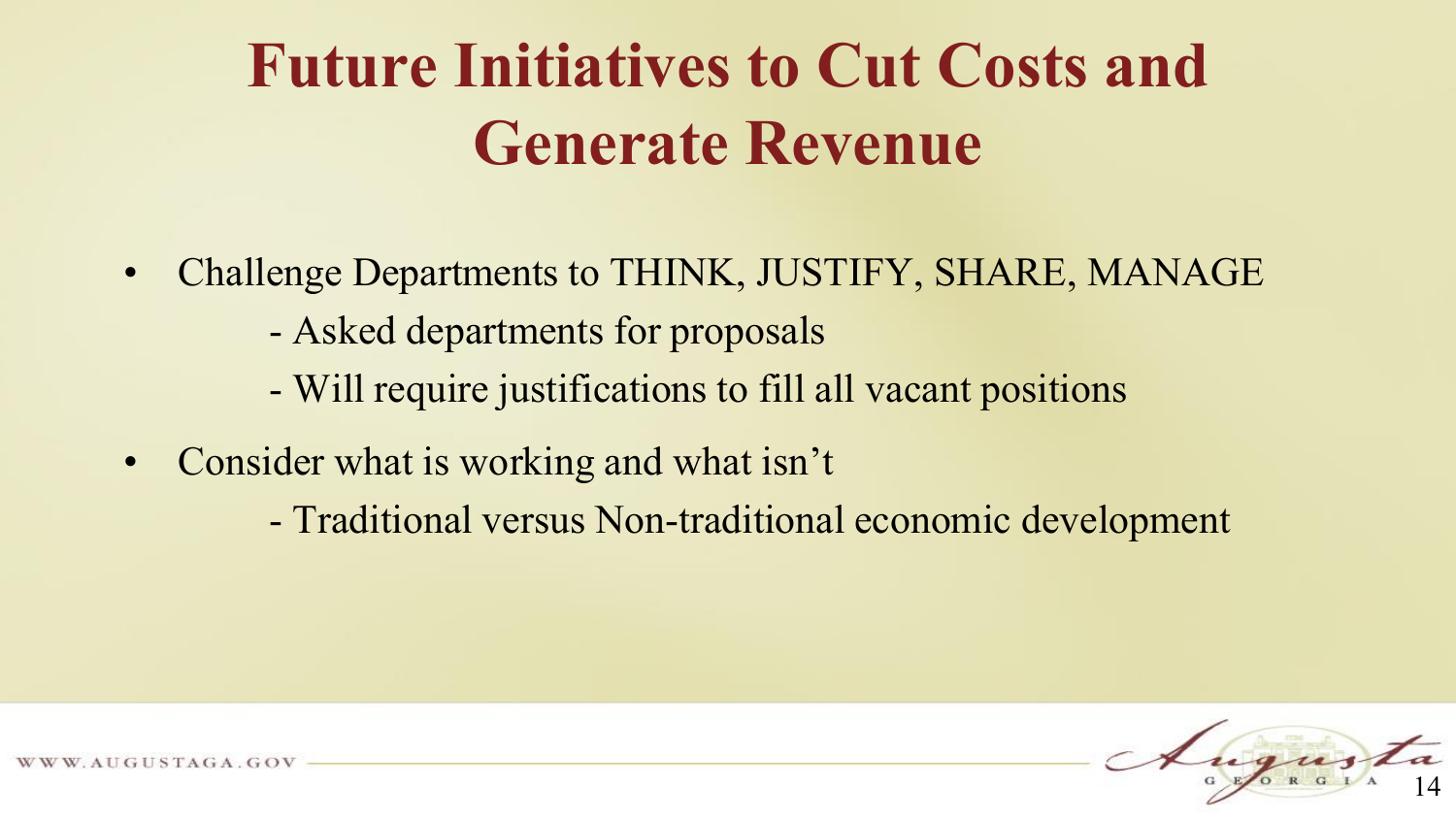### **Economic Development Initiatives**

- Tourism
	- Hotel Motel Tax has increased steadily every year since 2004: \$3M to 6M in 2016
	- Proceeds benefit CVB and Coliseum Authority
- Traditional economic development/industrial recruitment
	- Has not enhanced our property tax collection significantly

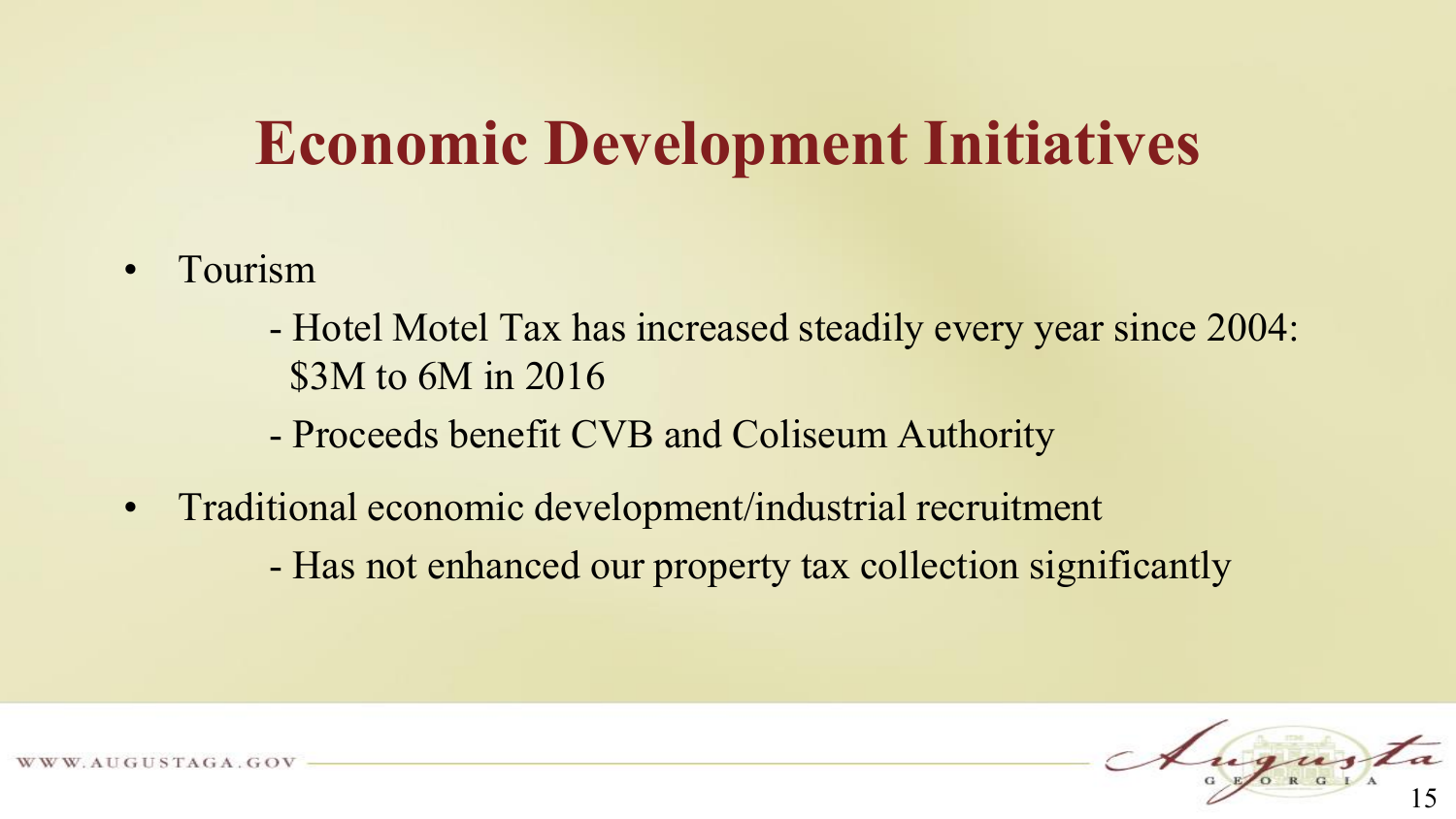### **Examples**

- ADP
	- Billed \$69,330 in personal property and real estate taxes 2016
	- Without incentives, would have paid \$346,585
- Starbucks
	- Billed \$211,245 in personal property and real estate taxes in 2016
	- Without incentives, would have paid \$1,370,877

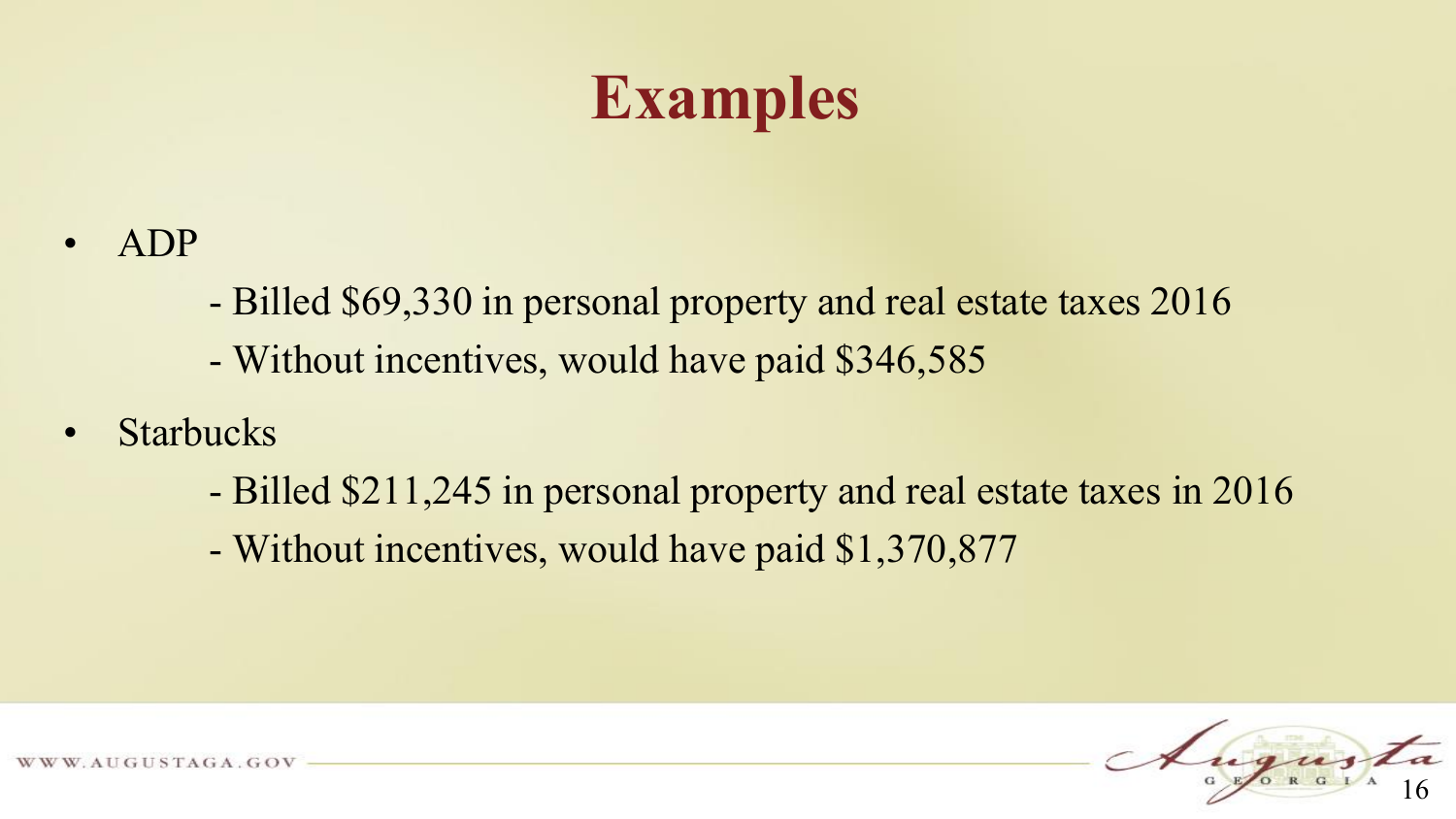#### **Economic Development Property Tax Exemptions**

| <b>Real Estate</b>               |                                                                                 | <b>Taxable</b>    | <b>Exempt</b>     | <b>Total</b>      |
|----------------------------------|---------------------------------------------------------------------------------|-------------------|-------------------|-------------------|
| <b>Total Accounts</b>            |                                                                                 | <b>100% Value</b> | <b>100% Value</b> | <b>100% Value</b> |
|                                  |                                                                                 | \$48,669,500      | \$161,664,500     | \$210,334,000     |
|                                  |                                                                                 | 40% Value         | 40% Value         | 40% Value         |
|                                  |                                                                                 | \$19,467,800      | \$64,665,800      | \$84,133,600      |
| <b>Personal Property</b>         |                                                                                 |                   |                   |                   |
| <b>Total Accounts</b>            |                                                                                 | <b>100% Value</b> | 100% Value        | <b>100% Value</b> |
|                                  |                                                                                 | \$193,152,108     | \$1,218,444,137   | \$1,411,596,245   |
|                                  |                                                                                 | 40% Value         | 40% Value         | 40% Value         |
|                                  |                                                                                 | \$77,260,843      | \$487,377,655     | \$564,638,498     |
| <b>TOTAL Real and Personal</b>   |                                                                                 |                   |                   |                   |
|                                  |                                                                                 | 100% Value        | 100% Value        | 100% Value        |
|                                  |                                                                                 | \$241,821,608     | \$1,380,108,637   | \$1,621,930,245   |
|                                  |                                                                                 | 40% Value         | 40% Value         | 40% Value         |
|                                  |                                                                                 | \$96,728,643      | \$552,043,455     | \$648,772,098     |
|                                  |                                                                                 |                   |                   |                   |
| \$                               | 702,574,516 3 major "FREE PORT" accounts only those under RCDA (100% EXEMPTION) |                   |                   |                   |
|                                  |                                                                                 |                   |                   |                   |
|                                  |                                                                                 |                   |                   |                   |
| $\zeta$<br>689,497,688 Starbucks |                                                                                 |                   |                   |                   |
|                                  |                                                                                 |                   |                   |                   |
| \$<br>10,137,145 Keebler         |                                                                                 |                   |                   |                   |
| $\zeta$                          | 2,939,683 Proctor & Gamble                                                      |                   |                   |                   |

ugues 17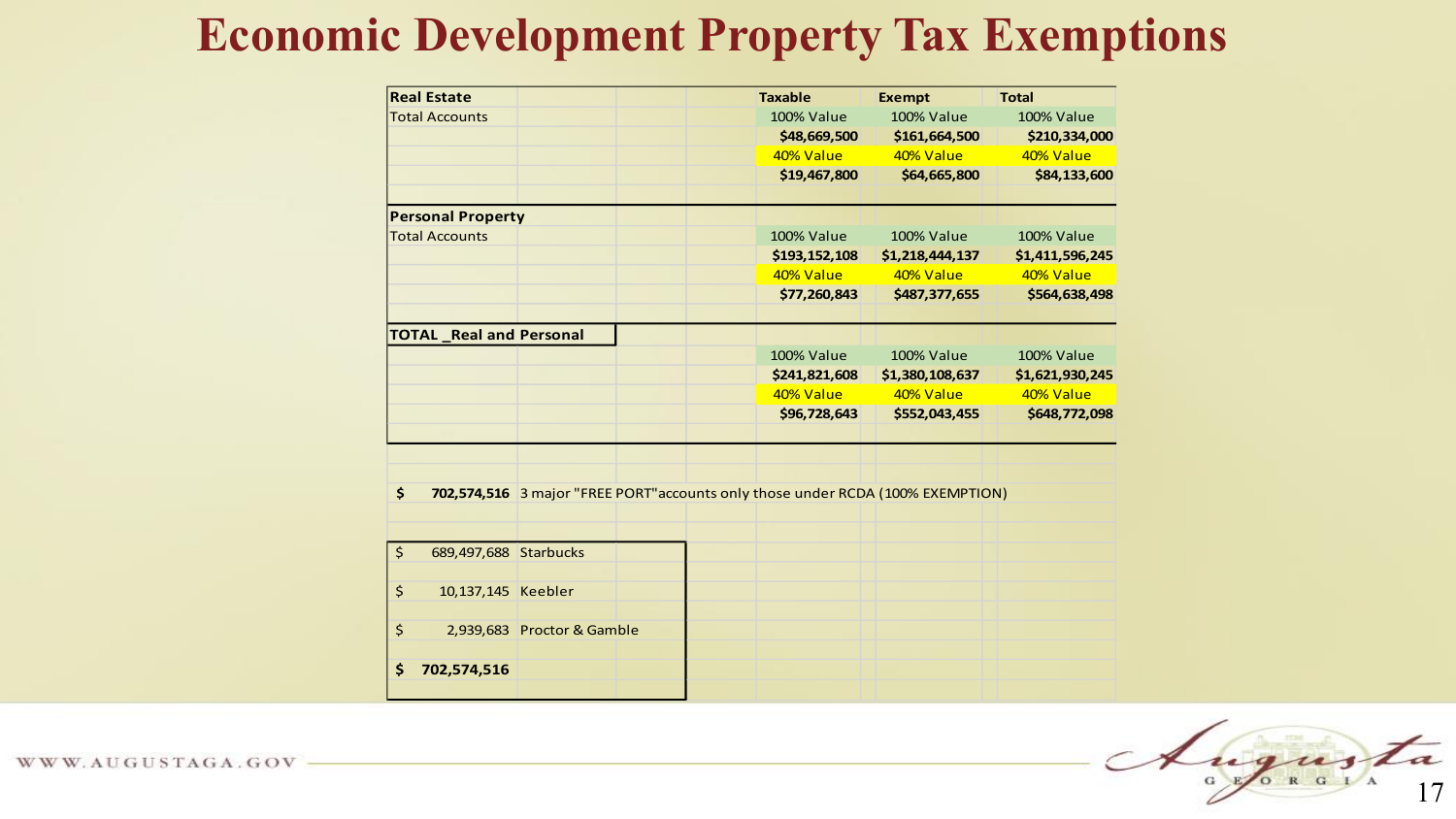#### **Title Ad Valorem Tax (TAVT)**

#### **NOTICE**

The (County Name) County Board of Commissioners does hereby announce that the millage rate will be set at a meeting to be

 held at the (Place of Meeting) on (Date of Meeting) at (Time of Meeting) and pursuant to the requirements of O.C.G.A. Section 48-5-32 does hereby publish the following presentation of the current year's tax digest and levy, along with the history of the tax digest and levy for the past five years.

#### **CURRENT 2016 TAX DIGEST AND 5 YEAR HISTORY OF LEVY**

| <b>COUNTY WIDE</b>               | 2011          | 2012          | 2013          | 2014          | 2015          | 2016           |
|----------------------------------|---------------|---------------|---------------|---------------|---------------|----------------|
| Real & Personal                  | 4,800,541,422 | 4,895,821,306 | 4,942,268,249 | 5,012,723,815 | 5,099,371,838 | 5,528,927,360  |
| <b>Motor Vehicles</b>            | 318,763,820   | 338,312,190   | 364,089,090   | 311,397,550   | 221,670,460   | 165,290,850    |
| Mobile Homes                     | 19,985,635    | 18,756,473    | 18,944,271    | 17,837,393    | 16,849,509    | 16,044,366     |
| Timber - 100%                    | 389,044       | 1,017,570     | 1,022,334     | 644,553       | 1,267,000     | 995,100        |
| <b>Heavy Duty Equipment</b>      | 21,816        | 141,888       | 89,319        | 32,147        | 42,756        | 198,500        |
| <b>Gross Digest</b>              | 5,139,701,737 | 5,254,049,427 | 5,326,413,263 | 5,342,635,458 | 5,339,201,563 | 5,711,456,176  |
| Less M& O Exemptions             | 608,123,796   | 603,772,664   | 640,326,662   | 627,710,156   | 633,436,210   | 925,907,644    |
| Net M & O Digest                 | 4,531,577,941 | 4,650,276,763 | 4,686,086,601 | 4,714,925,302 | 4,705,765,353 | 4,785,548,532  |
| <b>State Forest Land</b>         |               |               |               |               |               |                |
| <b>Assistance Grant Value</b>    | 562,835       | 620,248       | 788,139       | 908,928       | 922,807       | 1,601,963      |
| Adjusted Net M&O Digest          | 4,532,140,776 | 4,650,897,011 | 4,686,874,740 | 4,715,834,230 | 4,706,688,160 | 4,787,150,495  |
| <b>Gross M&amp;O Millage</b>     | 14.086        | 14.093        | 14.025        | 16.053        | 16.373        |                |
| Less Rollback (LOST)             | 6.011         | 6.008         | 5.983         | 6.265         | 6.581         |                |
| Net M&O Millage                  | 8.075         | 8.085         | 8.042         | 9.788         | 9.792         | 0.000          |
| <b>Total County Taxes Levied</b> | \$36,597,037  | \$37,602,502  | \$37,691,847  | \$46,158,585  | \$46,087,890  |                |
| Net Taxes \$ Increase            | \$181,832     | \$1,005,466   | \$89,344      | \$8,466,739   | $-$70,695$    | $-$46,087,890$ |
| Net Taxes % Increase             | 0.50%         | 2.75%         | 0.24%         | 22.46%        | $-0.15%$      | $-100.00\%$    |

ugues 18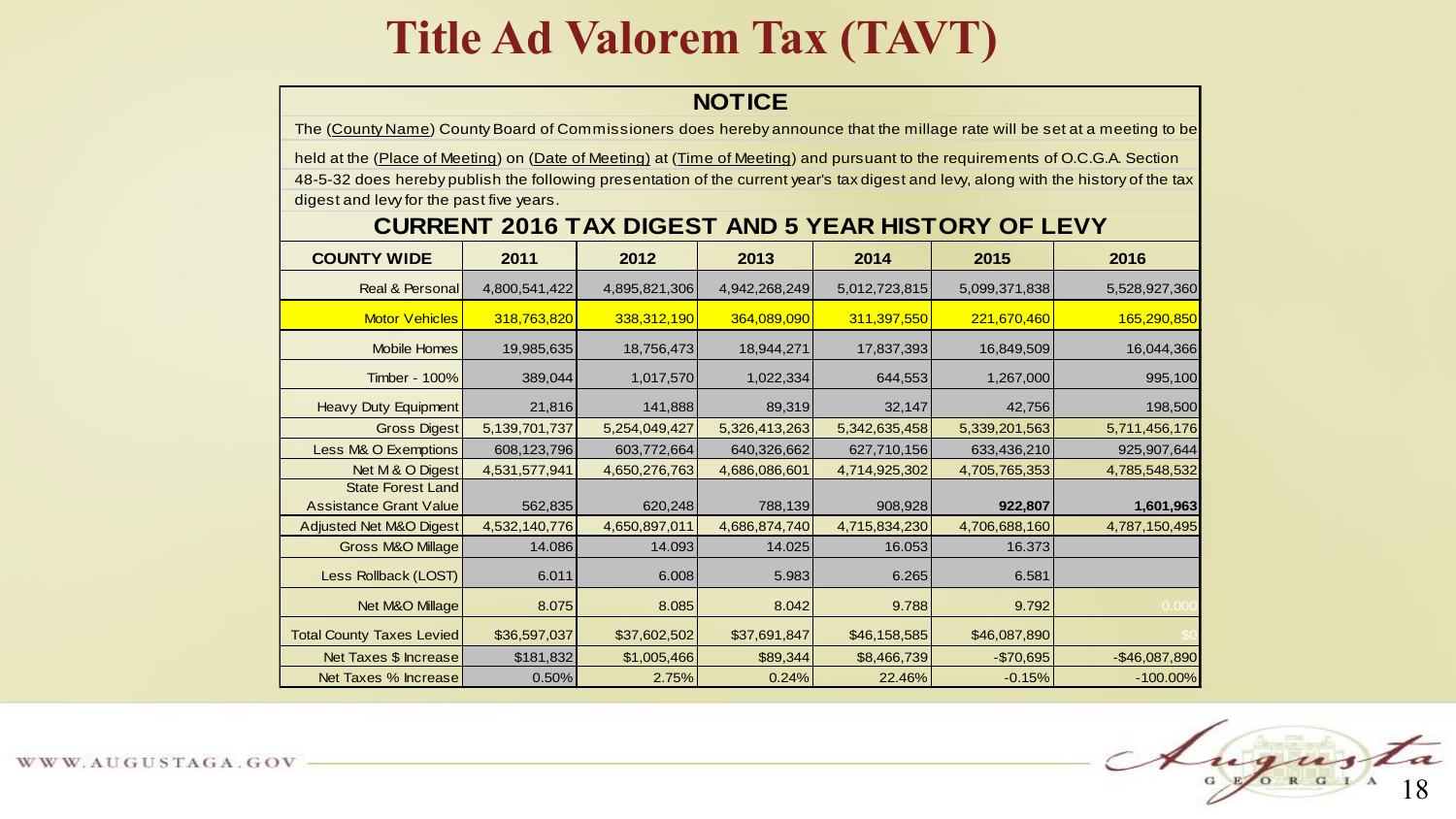• A-74, Section 7-31 of our Charter: Each addition to the capital improvements of an existing manufacturing establishment located in Richmond County, Georgia, shall be exempt from all county ad valorem taxes, except for school purposes, for five years from the time such addition is made if the cost of such addition is one million dollars, or more.

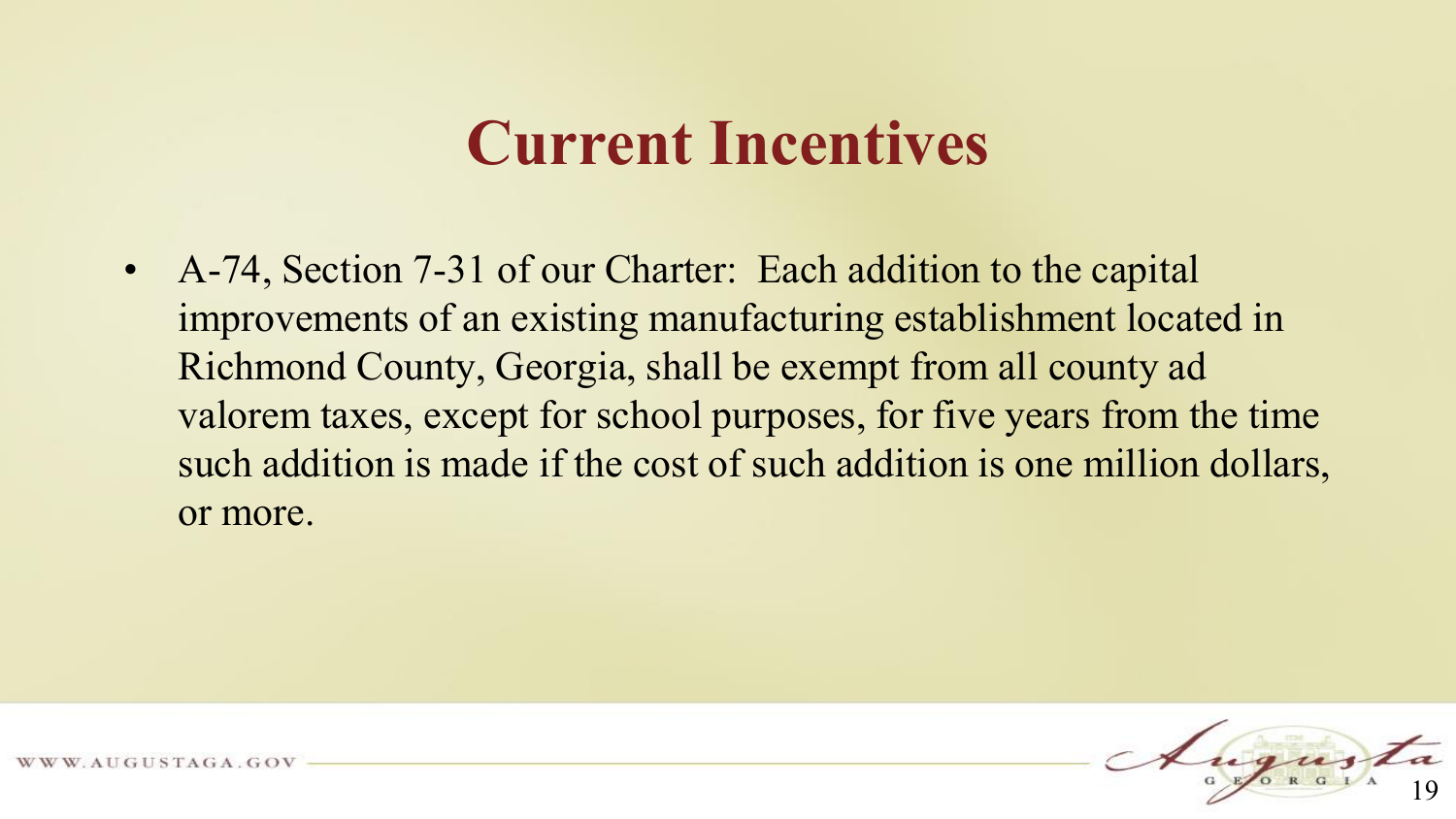Each addition to the capital improvements of an existing commercial or business establishment located in the City of Augusta shall be exempt from all ad valorem taxes, except taxes to retire bonded debt, levied by the City of Augusta for a period of five years after completion of the additional improvements if the additional improvements have a fair market value of \$100,000 or more

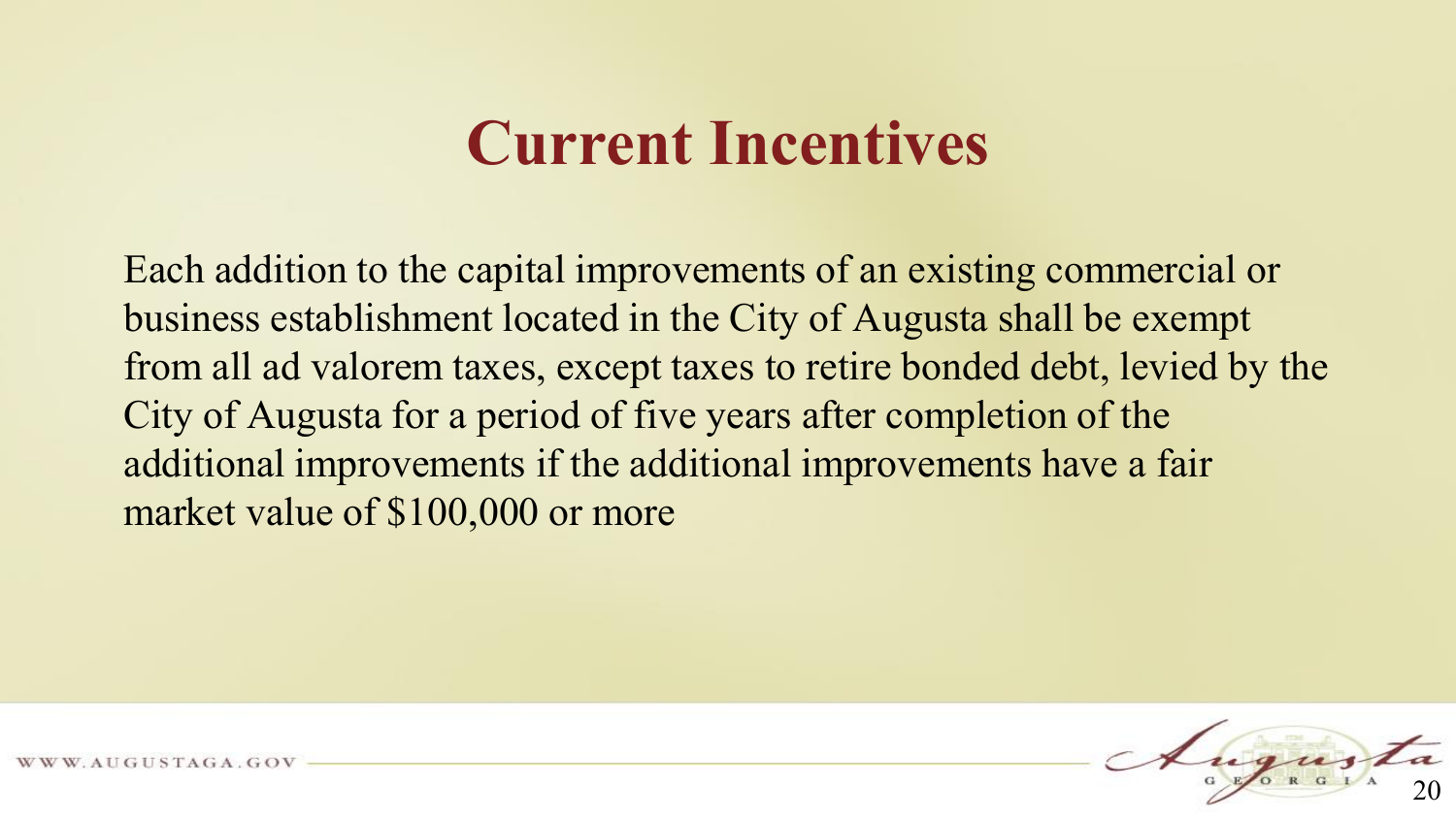- Freeport exemptions on raw materials (State, voter approved)
- Tax abatements for real property, equipment and non-Freeport eligible inventory (negotiated by EDA)
- Energy excise tax (State Legislature provided an exemption , Augusta Commission did not implement)

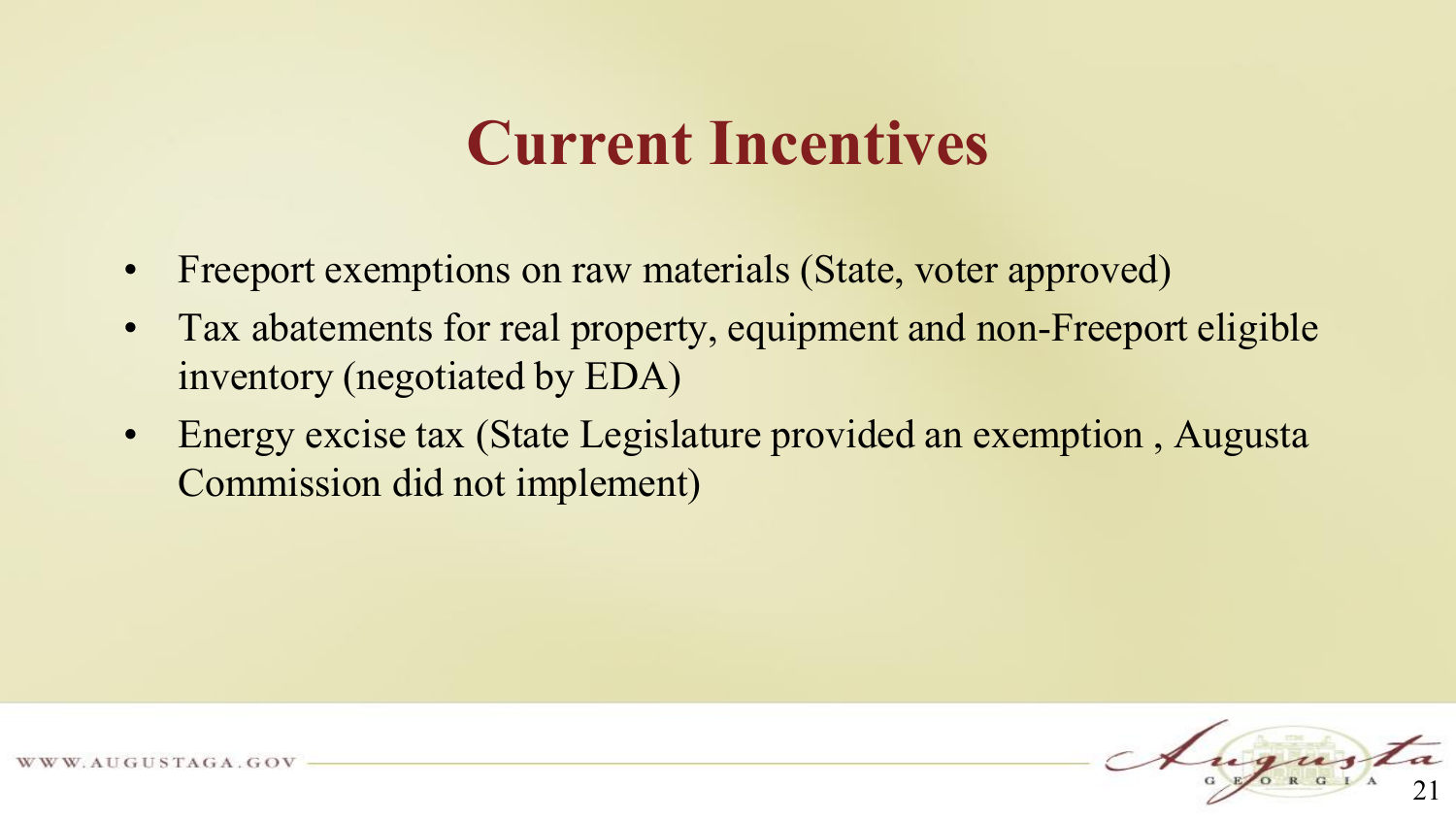- We must work collaboratively with EDA to perform cost / benefit analysis
- Explore Non-traditional economic development opportunities

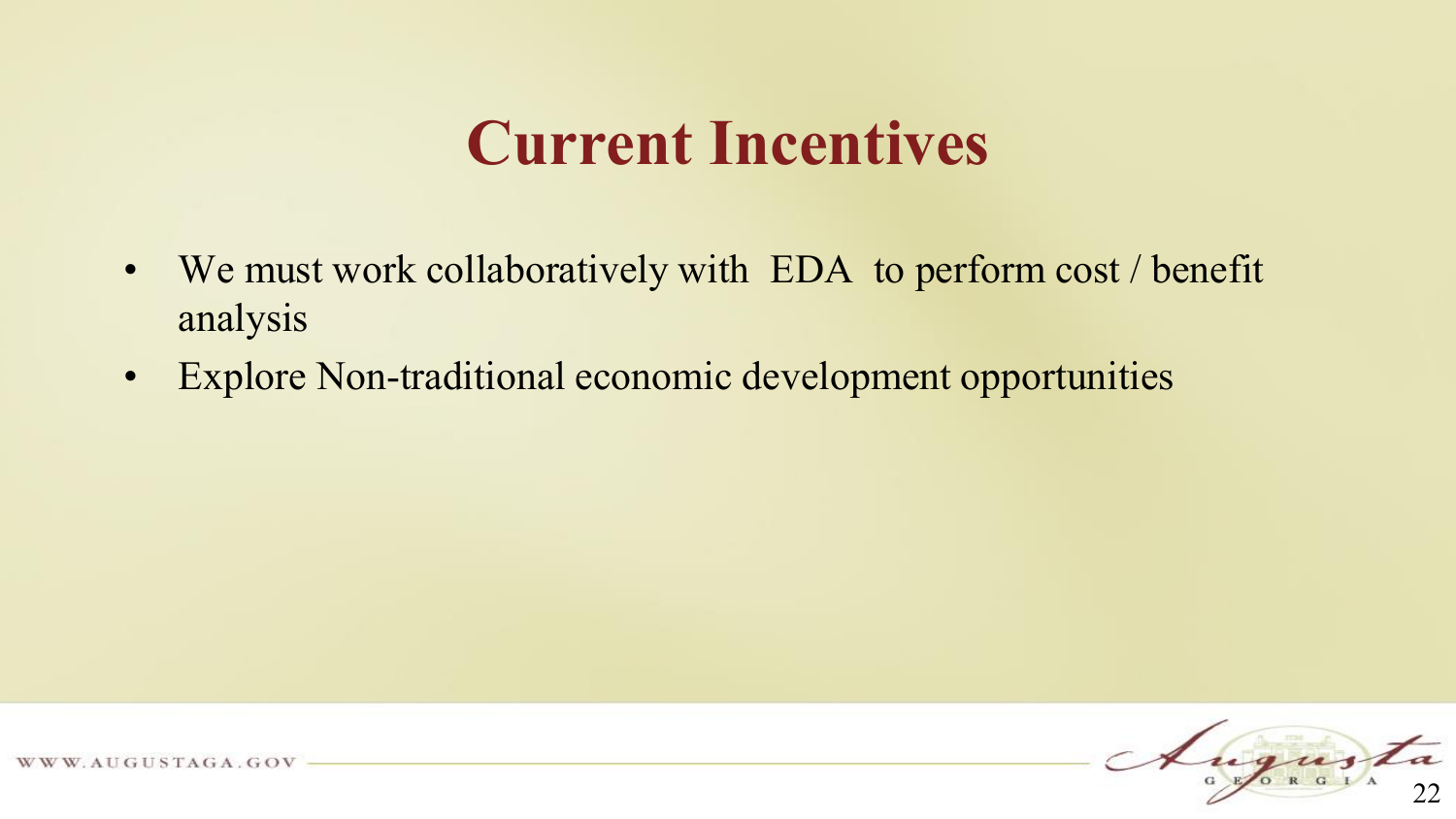#### **Budget Calendar**

• Administrator Presents Budget 10/18/16

• Commission Workshops 9A – 12N 10/28/16  $9A - 12N$  11/03/16  $9A - 12N$  11/10/16

**• Budget Approval** 11/15/16